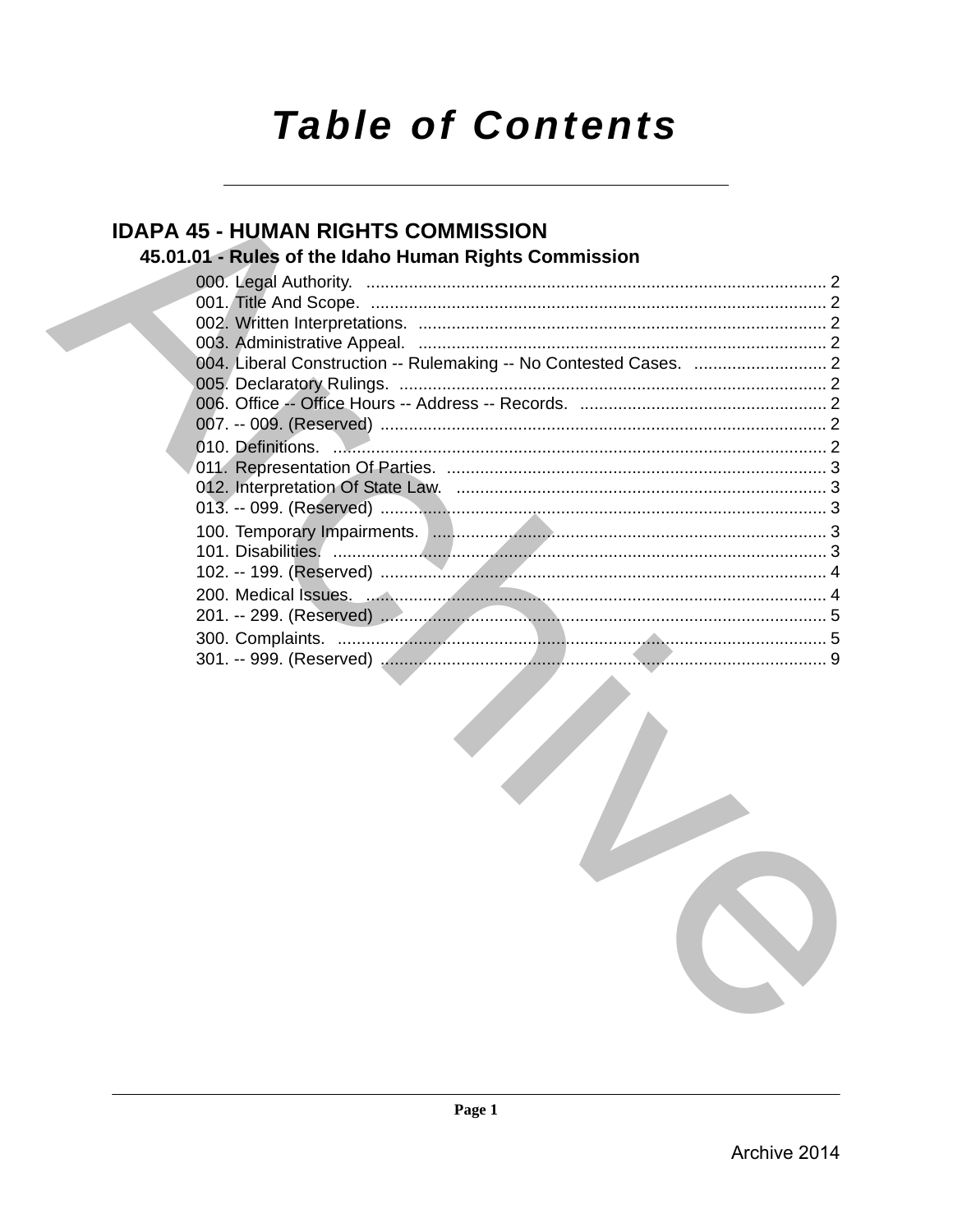#### **IDAPA 45 TITLE 01 CHAPTER 01**

### **IDAPA 45 - HUMAN RIGHTS COMMISSION**

### **45.01.01 - RULES OF THE IDAHO HUMAN RIGHTS COMMISSION**

#### <span id="page-1-2"></span><span id="page-1-1"></span>**000. LEGAL AUTHORITY.**

These rules are adopted under the legal authority of Sections 67-5906(12) and 44-1703(2), Idaho Code. (7-1-93)

#### <span id="page-1-3"></span>**001. TITLE AND SCOPE.**

These rules shall be cited as IDAPA 45.01.01, "Rules of the Idaho Human Rights Commission." These rules cover practice before the Idaho Human Rights Commission pertaining to alleged violations of the Idaho Human Rights Commission Act, Title 67, Chapter 59 of the Idaho Code, and the Discriminatory Wage Rates Based Upon Sex Act, Title 44, Chapter 17 of the Idaho Code.

#### <span id="page-1-4"></span>**002. WRITTEN INTERPRETATIONS.**

Brochures explaining various provisions of anti-discrimination laws are available at the office of the Idaho Human Rights Commission. (3-29-12) Rights Commission.

#### <span id="page-1-5"></span>**003. ADMINISTRATIVE APPEAL.**

The two statutes covered under these rules, Title 67, Chapter 59 of the Idaho Code, and Title 44, Chapter 17 of the Idaho Code, do not provide for administrative appeals. (7-1-93)

### <span id="page-1-6"></span>**004. LIBERAL CONSTRUCTION -- RULEMAKING -- NO CONTESTED CASES.**

<span id="page-1-0"></span>These rules will be liberally construed to secure just, speedy and economical determination of all issues presented to the Idaho Human Rights Commission. Unless prohibited by statute, the Commission may permit deviation from these rules when it finds that compliance with them is impracticable, unnecessary or not in the public interest. The Idaho Human Rights Commission hereby adopts by reference the Rules of Practice and Procedure adopted by the Attorney General's Office on Rulemaking. The Idaho Human Rights Commission specifically does not adopt the Attorney General's rules regarding Contested Case Proceedings. By statutory authority, the Idaho Human Rights Commission does not conduct contested case proceedings. does not conduct contested case proceedings. **IDAPA 45 - HUMAN RIGHTS COMMISSION**<br>
45.61.61 - RULES OF THE IDAHO HUMAN RIGHTS COMMISSION<br>
THE NATION CONTROLLER SOFTER DATA OF THE DAHO HUMAN RIGHTS COMMISSION<br>
THE NATION CONTROLLER SOFTER IDAHO HUMAN RIGHTS COMMISSIO

#### <span id="page-1-11"></span><span id="page-1-7"></span>**005. DECLARATORY RULINGS.**

Any individual who petitions for a declaratory ruling on the applicability of a statute or rule administered by the Human Rights Commission must substantially comply with this rule. The petition must be addressed to the Administrator and will: (3-29-12) Administrator and will:

- **01.** Identification. Identify the petitioner and state the petitioner's interest in the matter; (7-1-93)
- **02.** State Ruling. State the declaratory ruling that the petitioner seeks; and (7-1-93)

**03. Other Rationale**. Cite the statute, rule, or other controlling law and the factual allegations upon e petitioner relies to support the petition. (3-29-12) which the petitioner relies to support the petition.

#### <span id="page-1-8"></span>**006. OFFICE -- OFFICE HOURS -- ADDRESS -- RECORDS.**

The office of the Idaho Human Rights Commission is located at 317 West Main Street, Boise, Idaho 83735-0660. The Commission's email address is inquiry@ihrc.idaho.gov. Office hours are from 8:00 a.m. to 5:00 p.m. Mountain Time, except Saturday, Sunday, and legal holidays. This is the office where all filings must be made and where records are kept. The Administrator of the agency is the custodian of records. (3-29-12) kept. The Administrator of the agency is the custodian of records.

#### <span id="page-1-9"></span>**007. -- 009. (RESERVED)**

#### <span id="page-1-10"></span>**010. DEFINITIONS.**

<span id="page-1-13"></span><span id="page-1-12"></span>**01. Act**. The Human Rights Commission Act, Section 67-5901, Idaho Code, et seq. (3-29-12)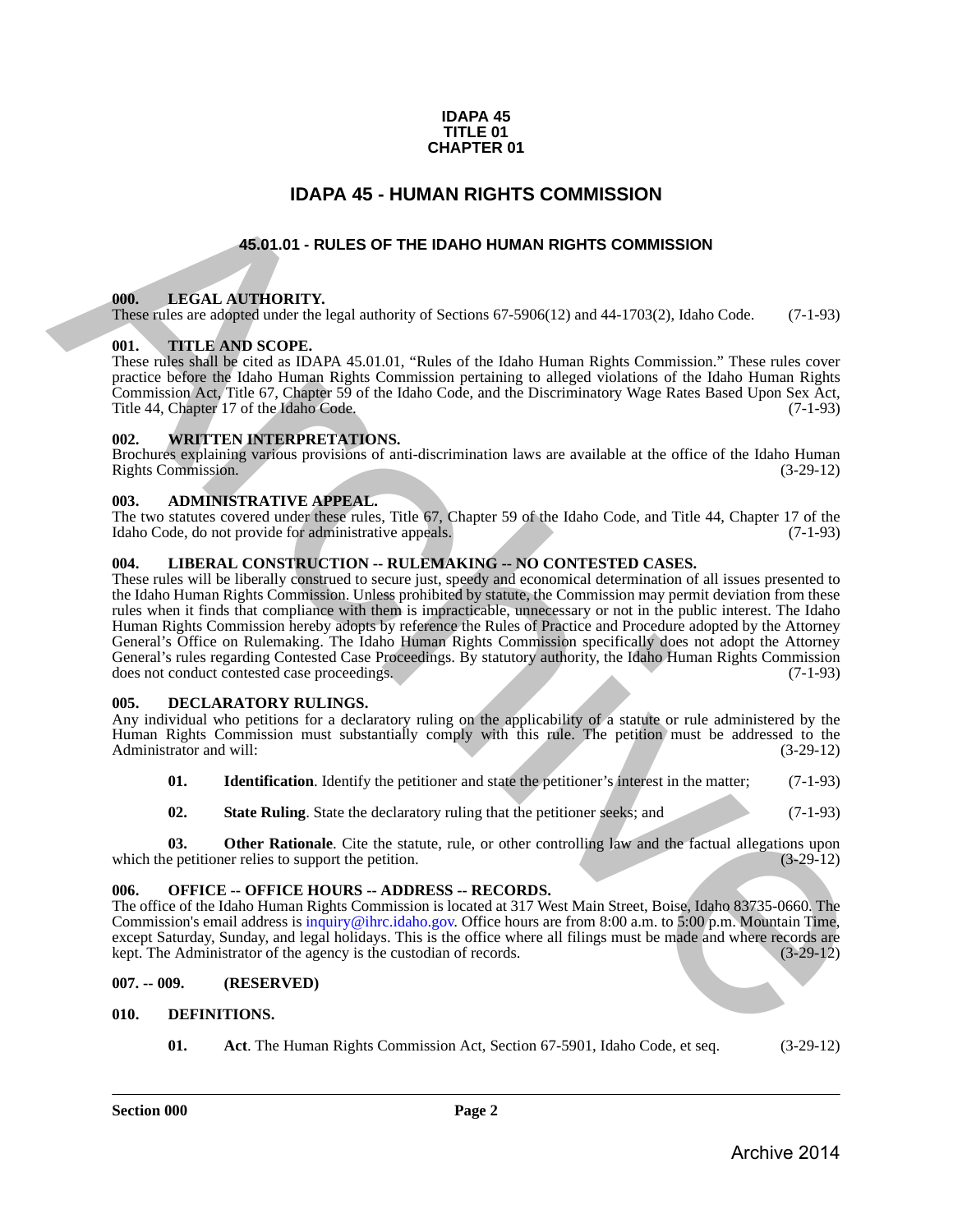#### <span id="page-2-6"></span><span id="page-2-5"></span>**02. Complainant**. Any individual who files a complaint with the Commission pursuant to the Act. (3-29-12)

**03. Complaint**. A statement filed with the Commission pursuant to these rules alleging an unlawful practice within the meaning of the Act. The complaint may be in the form of a letter but, whenever possible, should be written on a complaint form provided by the Commission or on the complaint form used by the Equal Employment Opportunity Commission (EEOC), and signed by the Complainant under penalty of perjury. (3-29-12)

<span id="page-2-7"></span>**04. Covered Entity**. Those individuals and organizations within the jurisdiction of the Act, as set forth in Sections 65-5901 and 67-5902, Idaho Code. (3-29-12)

<span id="page-2-8"></span>**05. EEOC**. The United States Equal Employment Opportunity Commission or any of its designated (3-29-12) representatives.

<span id="page-2-9"></span>**06.** Party or Parties. The Complainant, the Respondent, the Commission, and any other individual or thorized by the Commission to intervene in any proceeding. (3-29-12) entity authorized by the Commission to intervene in any proceeding.

<span id="page-2-10"></span>**07. Respondent**. The party against whom a complaint is filed in accordance with the Act and these rules. (3-29-12)

#### <span id="page-2-14"></span><span id="page-2-0"></span>**011. REPRESENTATION OF PARTIES.**

In proceedings before the Commission, Complainants, Respondents, witnesses and any other individuals or entities authorized by the Commission to intervene must be represented as follows: (3-29-12) authorized by the Commission to intervene must be represented as follows:

<span id="page-2-16"></span>**01.** Individual. An individual must represent himself or herself or be represented by an attorney, or a nember. (3-29-12) family member.

<span id="page-2-18"></span>**02. Partnership**. A partnership must be represented by a partner, a duly authorized employee, or an (3-30-01) attorney. (3-30-01)

<span id="page-2-15"></span>**03.** Corporation. A corporation must be represented by an officer, a duly authorized employee, or an  $(3-30-01)$ attorney. (3-30-01)

<span id="page-2-17"></span>**04.** Other Entity. A municipal corporation, state, federal, tribal, or local government agency, or entity, incorporated association, or non-profit organization must be represented by an officer, a duly authorized employee or<br>(3-30-01) an attorney. (3-30-01)

#### <span id="page-2-13"></span><span id="page-2-1"></span>**012. INTERPRETATION OF STATE LAW.**

In evaluating allegations of discrimination on the basis of race, color, religion, sex or national origin under the Act, the Commission will rely on the interpretations of Title VII of the Civil Rights Act, 42 USC 2000e et seq. and federal regulations at 29 CFR Parts 1604 through 1607. The Commission will rely on interpretations of the Age Discrimination in Employment Act, 42 USC 621 et seq., and regulations at 29 CFR Part 1625 in determining allegations of age discrimination. (3-29-12) **62.** Complained, Any multiplies who the scoreption with the Commission parameter (3.4).13<br> **(A)** Complaint A statement field with the Commission parameter (3.4).13<br> **(A)** Complex and Marchives of the Act of the Commissio

#### <span id="page-2-2"></span>**013. -- 099. (RESERVED)**

#### <span id="page-2-19"></span><span id="page-2-3"></span>**100. TEMPORARY IMPAIRMENTS.**

Minor illnesses or conditions which are only temporarily disabling will not be considered to be disabilities under the Act. (3-29-12)

#### <span id="page-2-11"></span><span id="page-2-4"></span>**101. DISABILITIES.**

The prohibition of discrimination on the basis of disability in the Act will be construed in compliance with the Americans with Disabilities Act as amended, 42 USC 1201 et seq. and federal regulations at 29 CFR Part 1630.

(3-29-12)

<span id="page-2-12"></span>**01. Contagious Diseases**. An individual who has a chronic contagious disease is an individual with a disability if he or she meets the requirements of Section 67-5902(15), Idaho Code. That individual is entitled to an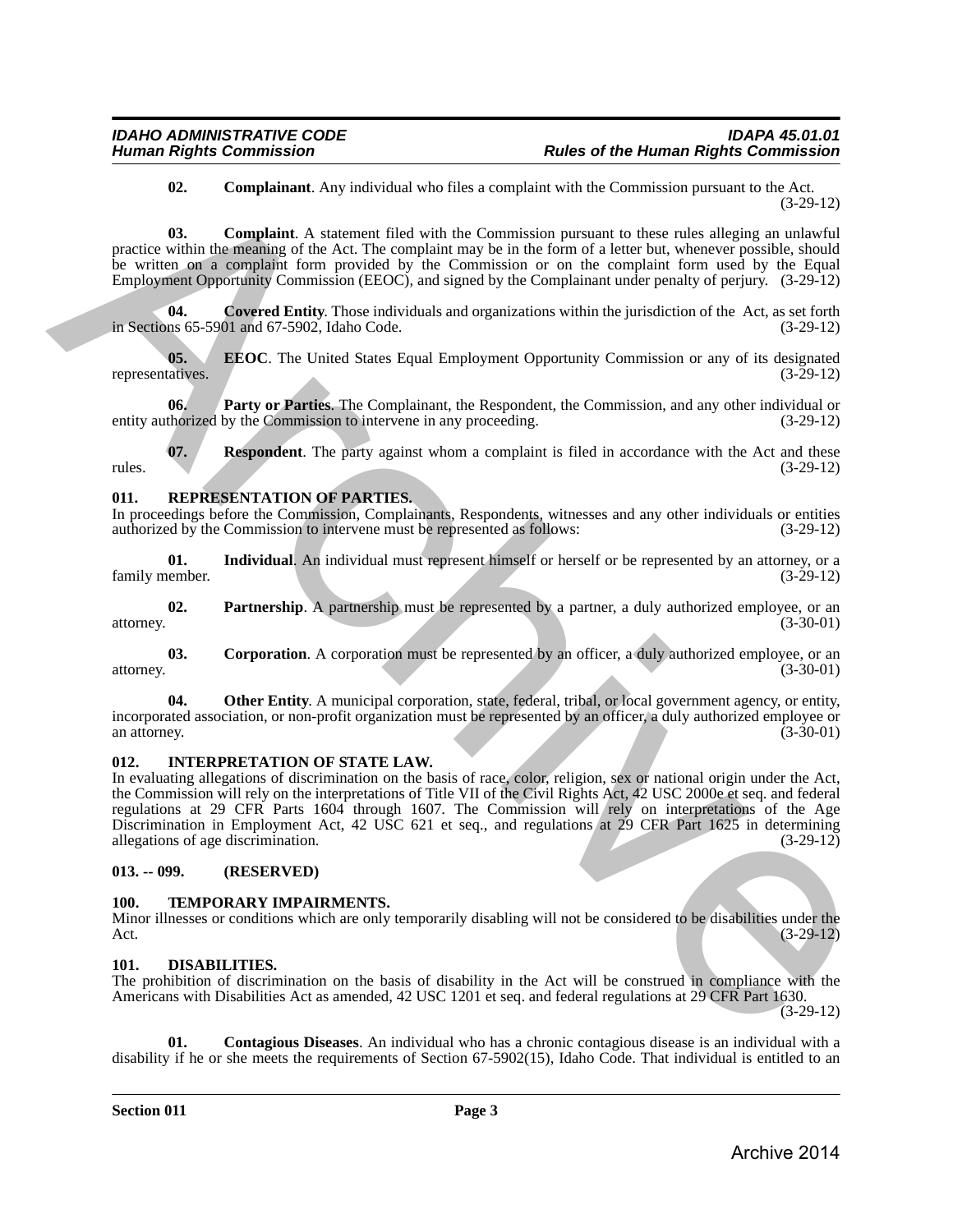individualized medical inquiry to determine if he or she is qualified for the job in question. Factors to be considered include the nature, duration and severity of the risk of infection, and the probability that the disease would be transmitted and would cause varying degrees of harm.

<span id="page-3-3"></span>**02.** Alcoholism. Alcoholism is a disability if the requirements of Section 67-5902(15), Idaho Code, are met. No accommodation is necessary if the disability creates a health or safety threat. (See Section 67-5910(2)(d), Idaho Code.) Whenever alcoholism includes current use of alcohol, an employer may condition job retention upon the employee's successful completion of a treatment program and documented participation in an aftercare program. (7-1-97)

<span id="page-3-5"></span>**03. Drug Addiction**. Drug addiction is a disability if the requirements of Section 67-5902(15), Idaho Code, are met. No accommodation is necessary if the disability creates a health or safety threat. (See Section 67- 5910(2)(d), Idaho Code.) No accommodation is necessary for drug addiction that includes current illegal use, possession, or selling of a controlled substance. An employer may condition job retention upon the employee's successful completion of a treatment program and documented participation in an aftercare program. (3-29-12)

**04. Reasonable Accommodations**. Reasonable accommodations are adjustments or modifications to the work assignment or work environment to enable an individual with a disability to fulfill employment responsibilities. They may include, but are not limited to: (3-29-12)

<span id="page-3-7"></span>**a.** Making the worksite accessible to and usable by individuals with a disability; (3-29-12)

**b.** Modification of equipment or tools so they can be used by an individual with a disability;

(3-29-12)

| c. | Job restructuring: |  | $(7-1-93)$ |  |
|----|--------------------|--|------------|--|
|    |                    |  |            |  |

**d.** Modified work schedules, particularly as they may be necessary for the individual to receive t for a disability; (3-29-12) treatment for a disability;

| Acquisition of adaptive aids or devices; |  | $(7-1-93)$ |
|------------------------------------------|--|------------|
|                                          |  |            |

<span id="page-3-4"></span><span id="page-3-2"></span>**f.** Reassignment to a vacant position. (7-1-93)

**05. Accommodations of a Personal Nature**. Employers are not required to provide accommodations of a personal nature, such as wheelchairs and hearing aids, nor are they required to hire two  $(2)$  full-time employees to fill one (1) position.  $(3-29-12)$ fill one  $(1)$  position.

<span id="page-3-6"></span>**06.** Cooperation. An individual with a disability who seeks an accommodation must cooperate in the consideration of various accommodation options. An employer is not required to provide the "best" accommodation or the one most desired by the employee or applicant. The determination of "reasonableness" will be made on a case-<br>(3-29-12) by-case basis.  $(3-29-12)$ 

**07. Pre-Employment Inquiry**. An employer, labor organization, or employment agency may not make pre-employment inquiry of an applicant as to whether the applicant has a physical or mental impairment, the nature or severity of such impairment, or a worker's compensation claim. A covered entity may make pre-employment inquiries into the ability of an applicant to perform job-related functions, or may ask an applicant to describe or to demonstrate how, with or without reasonable accommodation, the applicant will be able to perform job-related functions.  $(3-29-12)$ Encode the nature during a determine the costs squares that the big big mesting Finder of the same specified the same specified the same specified the same specified the same specified the same specified by the same speci

### <span id="page-3-0"></span>**102. -- 199. (RESERVED)**

### <span id="page-3-8"></span><span id="page-3-1"></span>**200. MEDICAL ISSUES.**

<span id="page-3-9"></span>**01. Medical Examinations and Inquiries**. Medical examinations and inquiries are permitted as follows: (7-1-97)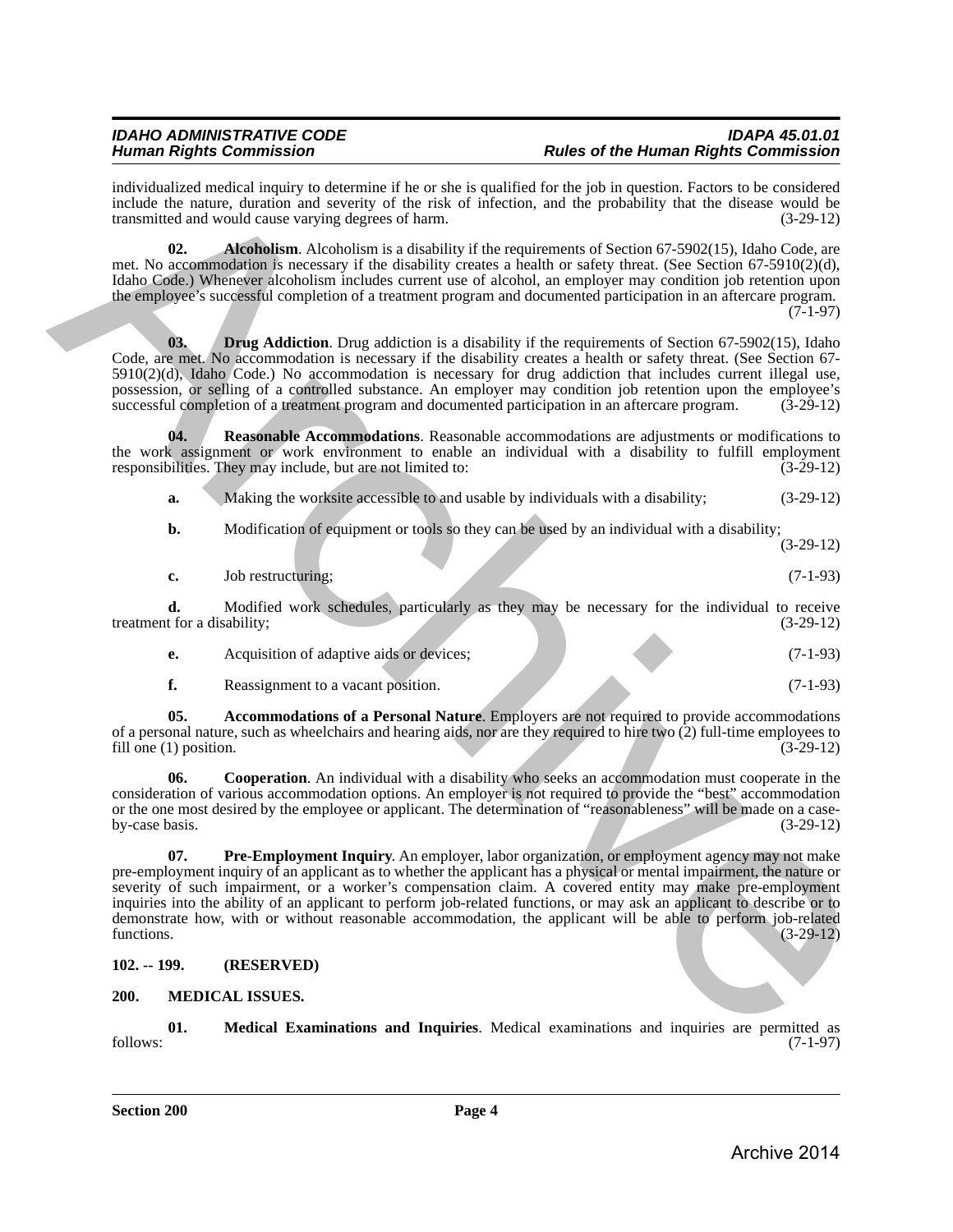### *IDAHO ADMINISTRATIVE CODE IDAPA 45.01.01 Human Rights Commission Rules of the Human Rights Commission*

**a.** A covered entity may require a medical examination or inquiry after making an offer of employment to an applicant and before he or she begins employment duties, and may condition an offer of employment on the results of such examination or inquiry, if all entering employees in the same job category are subjected to such an examination or inquiry regardless of disability. Medical inquiries or examinations conducted in accordance with this section do not have to be job-related and consistent with business necessity. If certain criteria are used to screen out an applicant, however, the exclusionary criteria must be job-related and consistent with business necessity. (3-29-12)  $\arccos$  (3-29-12)  $(3-29-12)$ employment to an opplicant and before the realistic external internal in relative in Figure 2.1.125 and the state of the state of the state of the state of the state of the state of the state of the state of the state of

**b.** A covered entity may require a medical examination or make an inquiry of an employee that is jobrelated and consistent with business necessity. Inquiries may be made into the ability of an employee to perform job-<br>related functions. (7-1-93) related functions.

**c.** A covered entity may conduct voluntary medical examinations and activities, including voluntary histories, which are part of an employee health program. (7-1-93) medical histories, which are part of an employee health program.

<span id="page-4-7"></span>**02. Disabilities Not Presently Job-Related**. An employer may not discriminate against an applicant or employee because of a disability that is not presently job-related but that may worsen and become job-related in the future. (3-29-12) future. (3-29-12)

<span id="page-4-6"></span>**03.** Confidentiality, Exceptions. Information about the medical condition or history of an applicant or e should be considered confidential except that: (7-1-93) employee should be considered confidential except that:

**a.** Supervisors and managers may be informed regarding restrictions on the work or duties of also with a disability and regarding any accommodations or health or safety precautions; and  $(3-29-12)$ individuals with a disability and regarding any accommodations or health or safety precautions; and

**b.** First aid and safety personnel may be informed, where appropriate, if the condition might require cy treatment.  $(3-29-12)$ emergency treatment.

#### <span id="page-4-0"></span>**201. -- 299. (RESERVED)**

- <span id="page-4-5"></span><span id="page-4-2"></span><span id="page-4-1"></span>**300. COMPLAINTS.**
	- **01.** Who May File. A complaint may be filed by any of the following: (7-1-93)

**a.** An individual for himself or herself, a family member on behalf of a minor, or an individual with guardianship, power of attorney, or similar legal authority over another, who claims to be aggrieved by an alleged unlawful discriminatory practice as defined in the Act;

**b.** A Commissioner or the Administrator may request the Commission to initiate a complaint. The Commission will review the reasons provided by the initiating Commissioner or Administrator and may initiate a complaint if satisfied that there is reason to believe that an unlawful discriminatory practice as defined in the Act has occurred or is occurring; (3-29-12)

**c.** An individual who claims that he or she has been discharged, expelled, or otherwise discriminated against by an employer, labor organization, or employment agency because he or she opposed practices forbidden under the Act, or because he or she has filed a complaint, testified, assisted or participated in any manner in an<br>investigation, hearing or other procedure before the Commission. (3-29-12) investigation, hearing or other procedure before the Commission.

**02. Commission Assistance**. Assistance in filing complaints will be available to any Complainant by a Commissioner, the Administrator, or staff member. The Commission reserves the right to refuse to accept a complaint for filing if, in the opinion of the Administrator, there is no reason to suspect that illegal discrimination may have occurred, or if the action is barred by the terms of Subsection 300.06.a. (3-29-12)

<span id="page-4-4"></span><span id="page-4-3"></span>**03. Contents of Complaint**. A complaint should contain the following: (7-1-93)

**a.** The full name, mailing address, and telephone number (if any) of the Complainant or (7-1-93) Complainants;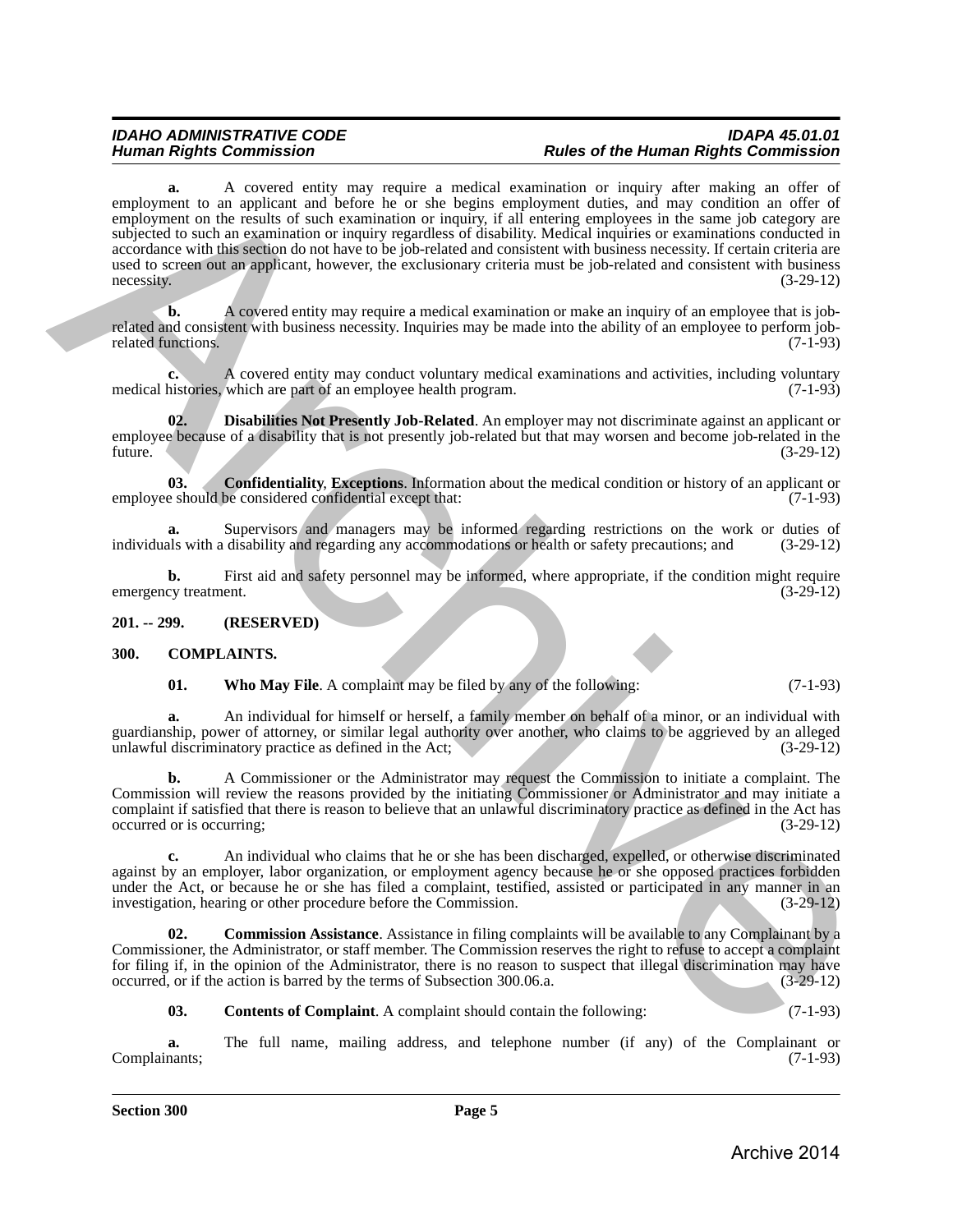**b.** The full name, mailing address, and telephone number (if any and if known) of the Respondent or Respondents; (7-1-93)

**c.** A brief written statement sufficiently clear to identify the practices and to describe generally the action or practice alleged to be unlawful; (7-1-98)

**d.** The date or dates on which the alleged unlawful discriminatory practices occurred and, if the alleged unlawful practice is of a continuous nature, the dates between which said continuing practices are alleged to have occurred; (7-1-93) (3-1-93)

<span id="page-5-2"></span>A statement as to any other action which has been instituted in any other forum or agency based on the as is alleged in the complaint. the same grievance as is alleged in the complaint.

**04. Medical Documentation**. Individuals filing disability discrimination complaints may be required to furnish the Commission with opinions or records from duly licensed health professionals regarding (a) the nature of their disabilities, and (b) any limitations, including work restrictions, caused by the disability. Medical reports from the following sources will be accepted: physicians and osteopathic physicians, nurse practitioners, counselors, psychologists, occupational therapists, clinical social workers, dentists, audiologists, speech pathologists, podiatrists, optometrists, chiropractors, physical therapists, and substance abuse treatment providers, insofar as any opinion or evaluation within the scope of the relevant license applies to the individual's physical or mental impairment. Failure to provide medical reports within a reasonable period of time may be cause for dismissal of a complaint. (3-29-12) Recommendes.<br>
The full name, mailing address, and belowes amother of any and if however) of the Repeathon or<br>
action or meaning a since without antennant sufficiently clear to identify the practices and to describe proced

<span id="page-5-3"></span>**05. Method of Filing**. A complaint may be filed by personal delivery, mail, email, or facsimile delivered to the Commission office in Boise. (3-29-12)

<span id="page-5-5"></span>**06.** Time for Filing. The following time limitations apply to the filing of complaints with the Commission: (7-1-93) Commission: (7-1-93)

**a.** A complaint must be filed within one (1) year after the alleged unlawful practice occurs. If the alleged unlawful practice is of a continuing nature, the date of the occurrence of said unlawful practice will be deemed to be any date subsequent to the commencement of the unlawful practice up to and including the date on which the complaint is filed if the alleged unlawful practice continues. (3-29-12)

**b.** The date a complaint is received at the Commission's office will be noted on the complaint. For purposes of compliance with Section 67-5908(4), Idaho Code, the date of notation will be the date of filing.

(3-29-12)

**c.** Notwithstanding any other provisions of these rules, a complaint will be deemed to have met the timelines requirement of Subsection 300.06.a. when the Commission receives, in any manner described in Subsection 300.05.a., a written statement sufficiently precise to identify the practices and to describe generally the action or practice alleged to be unlawful. (3-29-12)

<span id="page-5-1"></span>**07.** Complaints Deferred by EEOC. Any complaint deferred to the Commission by the EEOC will be or purposes of filing requirements, according to the rules stated above.  $(3-29-12)$ treated, for purposes of filing requirements, according to the rules stated above.

<span id="page-5-0"></span>**08. Amended Complaints**. A complaint may be amended, before the determination by the Commission and at the discretion of the Administrator, to cure technical defects or omissions, or to clarify or amplify allegations by the Complainant. (3-29-12)

<span id="page-5-4"></span>**Supplemental Complaint**. The Complainant may file a supplemental complaint setting forth actions that have allegedly occurred subsequent to the date of the original or amended complaint, and said supplemental complaint, if timely filed, will be considered together in the same proceeding with the original or<br>(3-29-12) (3-29-12) amended complaint whenever practicable.

<span id="page-5-6"></span>**10. Withdrawal of Complaint**. Upon the request of the Complainant, on a form provided by the Administrator stating the reasons for such request, a complaint, or any part thereof, may be withdrawn with the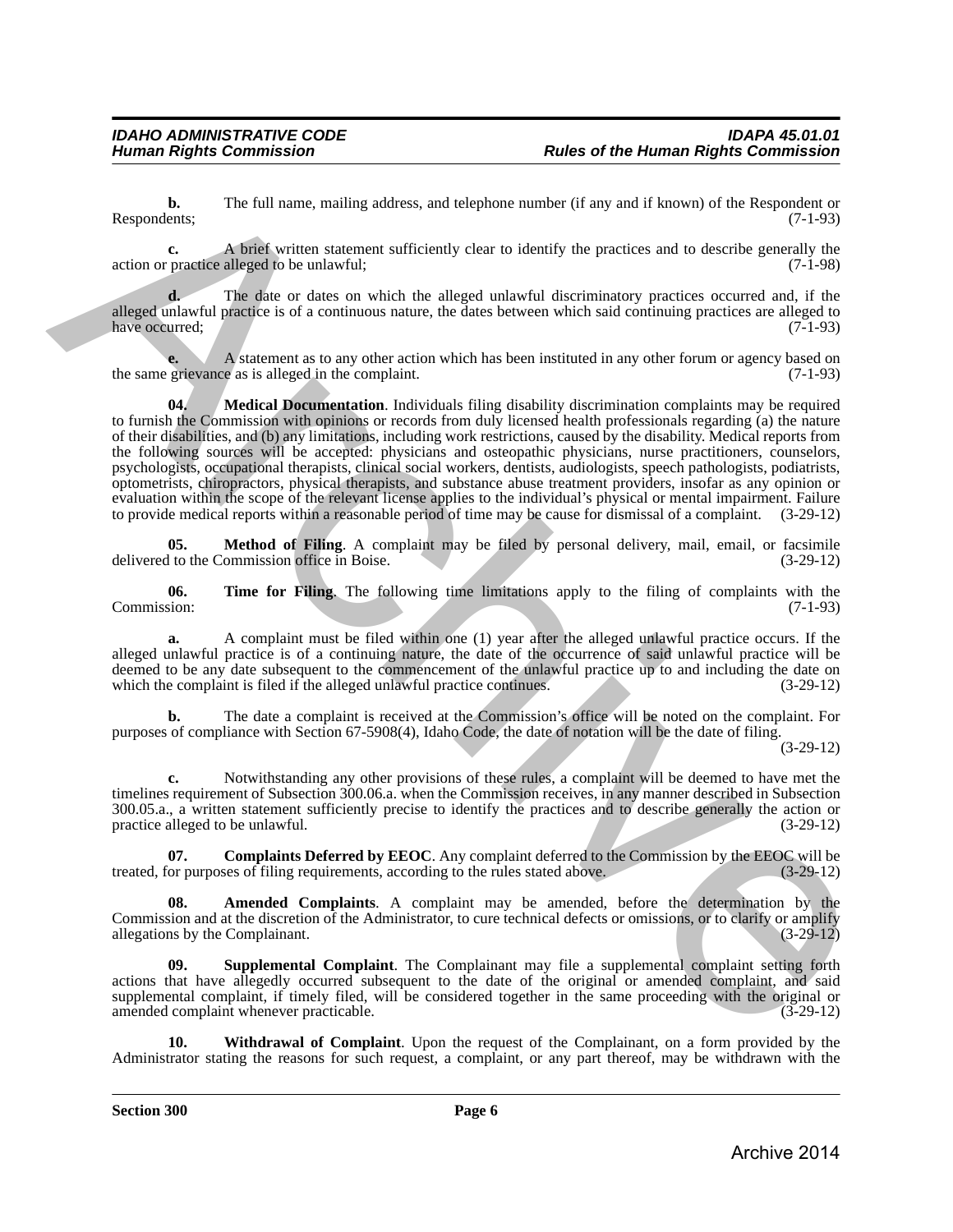written consent of the Administrator. If a complaint is withdrawn pursuant to the provision of these rules, the Administrator will close the case and notify the parties. (3-29-12) Administrator will close the case and notify the parties.

<span id="page-6-3"></span>**11. Initial Actions**. When filed, a complaint will be docketed, assigned a complaint number, and assigned to the staff for mediation or investigation. (3-29-12)

**12.** Service on Respondent. As promptly as possible, the Commission will serve a copy of the ton the Respondent by:  $(3-29-12)$ complaint on the Respondent by:

<span id="page-6-7"></span>

| Personal delivery; | $(5-3-03)$ |
|--------------------|------------|
|                    |            |

| $\mathbf{b}$ . | Mail; | $(3-29-12)$ |
|----------------|-------|-------------|
|                |       |             |

**c.** Email; or (3-29-12)

<span id="page-6-4"></span>**d.** Facsimile. (5-3-03)

**13.** Mediation. Upon the filing of a complaint, the Commission or its delegated staff member will endeavor to resolve the matter by informal means. Such informal means may include, at the discretion of the Commission staff, a mediation conference at a time and place acceptable to all participants, to clarify the positions of the parties to the complaint and explore any bases for no-fault settlement. A mediation conference is not a contested case hearing under Section 67-5209, Idaho Code. (3-29-12) case hearing under Section 67-5209, Idaho Code.

<span id="page-6-8"></span><span id="page-6-1"></span>**14.** Settlement. Terms of any settlement agreed to by the parties at any time prior to a determination by the Commission on the merits of the charge will be reduced to writing in a Settlement Agreement. Upon the signing<br>of a Settlement Agreement by all parties, the Administrator will close the case. (3-29-12) of a Settlement Agreement by all parties, the Administrator will close the case.

**15. Answers**. The Respondent must answer or otherwise respond to the complaint in writing within thirty (30) days of receiving it. A copy of Respondent's answer, including any attachments submitted, will be sent by the Commission staff to the Complainant. Upon application, the Commission may for good cause extend the time within which the answer may be filed. The answer must be fully responsive to each allegation contained in the complaint. Any allegation in the complaint that is not denied or admitted in the answer will be deemed admitted unless the Respondent states in the answer that Respondent is without knowledge or information sufficient to form a belief. If the Respondent fails to answer or otherwise respond to the complaint within thirty (30) days of receipt or such time as may be extended by the Commission, the Commission may act on the complaint based on the information provided by the Complainant. Upon application, the Commission may for good cause shown permit the Respondent to amend its answer to the complaint. Any amendments to the complaint, or any supplemental complaint, will be served upon the Respondent as promptly as possible. Answers to amended or supplemental complaints, if necessary, must be submitted within ten (10) working days. Time for submitting such answers may be extended by the Commission to thirty (30) days for good cause. (3-29-12) the Commission to thirty  $(30)$  days for good cause. when enough the Archivetonian II is appropriate is with three parents of the provision of these rates. Are smalled Archivetonian II is completed with the complete scale and complete the smalled Archivetonian II is complet

<span id="page-6-6"></span>**16.** Requests for Information. At any time after the filing of a complaint, the Commission staff may issue to either the Complainant or the Respondent requests for information regarding any matter that is not privileged and that is relevant to the subject matter involved.

<span id="page-6-0"></span>**17. Answers Returned**. Answers to requests for information must be returned to the Commission a time determined by the investigator. office at a time determined by the investigator. (3-29-12)

<span id="page-6-5"></span>**18. Narrative Statement**. The Commission staff may request a narrative statement from a party. The narrative statement must include all information that the party desires to be considered by the Commission.(3-29-12)

<span id="page-6-2"></span>**19.** File Briefs. Any party to a complaint filed with the Commission may file briefs or other written da setting out his or her position or interpretation of the law. memoranda setting out his or her position or interpretation of the law.

<span id="page-6-9"></span>**20. Summary of Investigation**. At the completion of the investigation, the staff member to whom the case is assigned will prepare a report containing a summary of the investigation and submit it to the Administrator to review. (3-29-12) review. (3-29-12)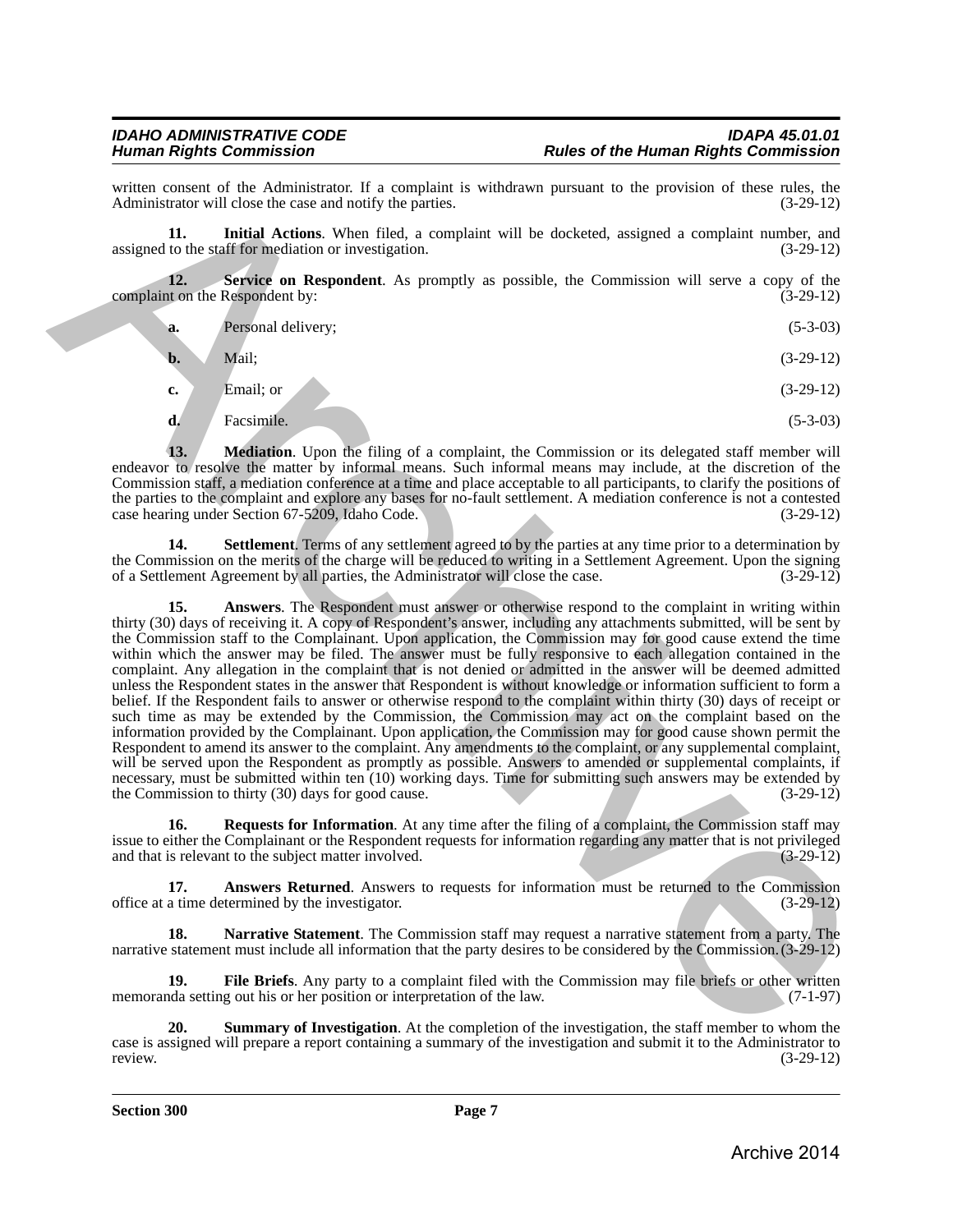**21. Administrative Closure**. At any point during the handling of a particular case, the Administrator e the case for administrative reasons that include, but are not limited to: (3-29-12) may close the case for administrative reasons that include, but are not limited to:

<span id="page-7-1"></span>**a.** Failure of the Complainant to accept a full relief settlement offer; (7-1-93)

**b.** Failure of the Complainant to cooperate with the Commission in the processing of the case, including failure to answer requests for information or failure to provide medical information as requested; (3-29-12)

**c.** Inability to locate the Complainant; (7-1-93)

<span id="page-7-10"></span>**d.** It appearing upon investigation that the case is not within the jurisdiction of the Commission; (3-29-12)

**e.** The Complainant's filing of a suit in either state or federal court alleging the same unlawful complained of to the Commission. (3-29-12) practices complained of to the Commission.

<span id="page-7-5"></span>**22. Notification of Closure**. The Administrator will notify the parties of an administrative closure, including the grounds for the decision, as promptly as possible. (3-29-12)

**23. Decision on the Merits**. At the completion of the investigation and approval of the summary by the Administrator, the Commission or a designated panel of at least three (3) Commissioners will determine whether there is probable cause to believe that the Respondent has been or continues to be engaged in any unlawful discriminatory practices defined in the Act. (3-29-12) discriminatory practices defined in the Act. 24. Administrative Choose M any point during the handling of a periodic case. As Archivistany<br>
and the case of the Complainant to accept full relative the method is the second of (1-1-25)<br>
and the case of the Complainant

<span id="page-7-9"></span>**24. No Probable Cause**. If the Commission or designated panel finds no probable cause on the allegations of the complaint, a statement of no probable cause and order of dismissal will be issued for the Commission by the Administrator. The summary of investigation, statement, and order will be sent to Complainant and Respondent, thereby closing the case. (3-29-12) and Respondent, thereby closing the case.

<span id="page-7-11"></span>**25. Probable Cause**. If the Commission or designated panel finds probable cause on the allegations of the complaint, a statement of probable cause will be issued. The summary of investigation and statement will be sent<br>to the Complainant and the Respondent. (3-29-12) to the Complainant and the Respondent.

<span id="page-7-2"></span>**26. Conciliation**. If the Commission finds probable cause on the allegations of the complaint, the Commission staff will endeavor through conference with the parties to redress and eliminate the possible unlawful discriminatory practice by conciliation. (3-29-12)

<span id="page-7-3"></span>**27. Conciliation Agreement**. If conciliation is successful, a written Conciliation Agreement will be prepared, that states all measures to be taken by any party, and if appropriate, compliance provisions. The Conciliation Agreement must be signed by the parties, and the Administrator will close the case. (3-29-12) Conciliation Agreement must be signed by the parties, and the Administrator will close the case.

<span id="page-7-7"></span>**28.** Failure of Agreement. If the parties fail to reach terms of conciliation, the Commission will e whether or not to pursue the case in the District Court. (3-29-12) determine whether or not to pursue the case in the District Court.

<span id="page-7-8"></span>**29. No Action**. If the Commission determines not to pursue the case in District Court, the Administrator will notify Complainant and Respondent, close the case, and advise Complainant of his or her right to pursue the case through a private cause of action. (3-29-12)

<span id="page-7-0"></span>**30.** Action. If the Commission decides to pursue a case, it will file an action in District Court in the Commission on behalf of the Complainant. (3-29-12) name of the Commission on behalf of the Complainant.

**31. Confidentiality of Records**. The records of the Commission are confidential according to Section 9-340B(8), Idaho Code. The Commission and its employees will not reveal information about a case to nonparties except as may be necessary to conduct a full and fair investigation. (3-29-12) except as may be necessary to conduct a full and fair investigation.

<span id="page-7-6"></span><span id="page-7-4"></span>**32. Document Destruction**. The Commission may retain closed investigatory files for three (3) years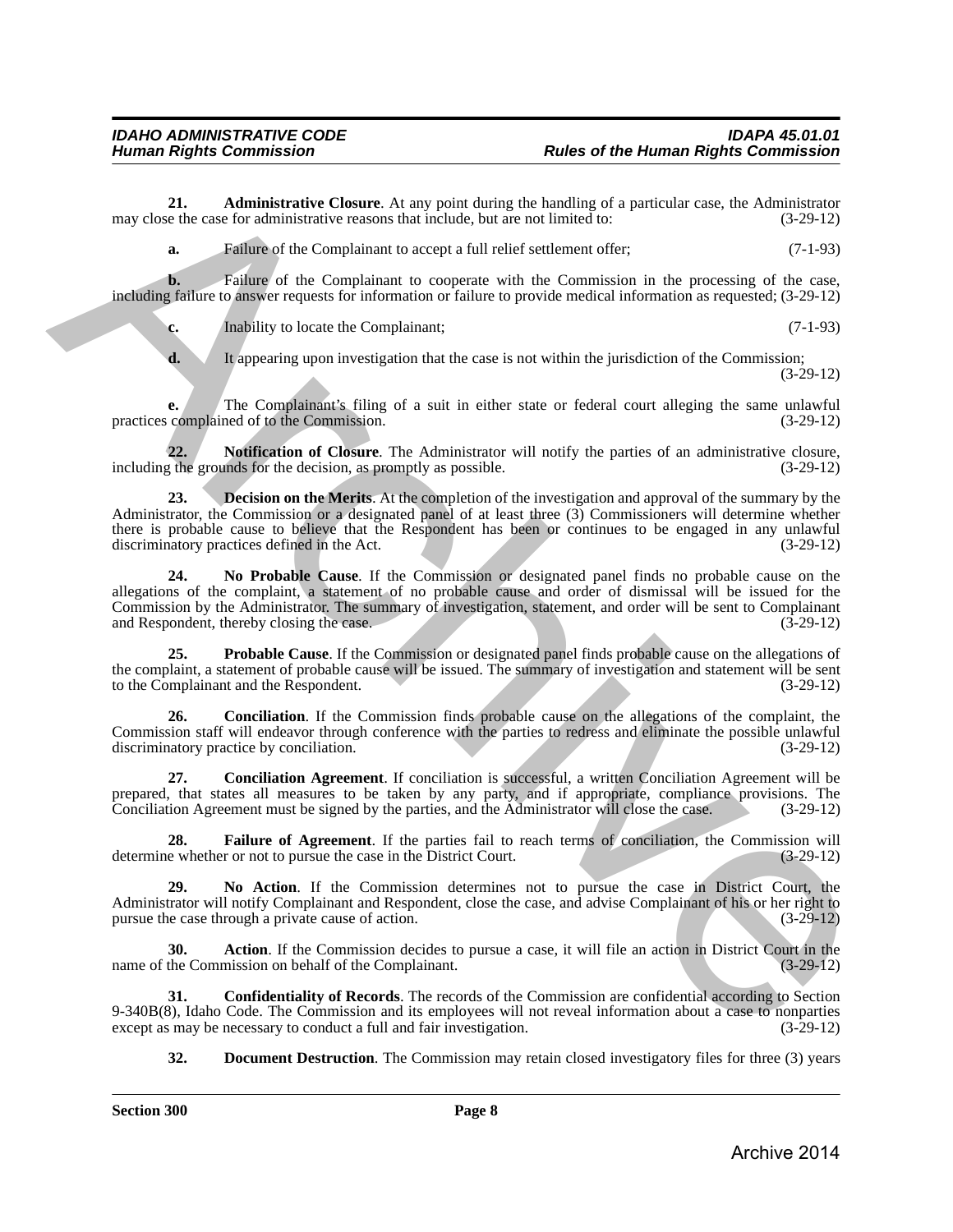<span id="page-8-1"></span><span id="page-8-0"></span>

| from the date of closure at which time these documents may be destroyed at the discretion of the Administrator.                                                                                                               | $(3-29-12)$ |
|-------------------------------------------------------------------------------------------------------------------------------------------------------------------------------------------------------------------------------|-------------|
| 33. Notice of Right to Sue. At the time of case closure, the Administrator will issue a notice of administrative dismissal notifying the Complainant of his or her right to file a civil action in District Court. Any such s |             |
| $301. - 999.$<br>(RESERVED)                                                                                                                                                                                                   |             |
|                                                                                                                                                                                                                               |             |